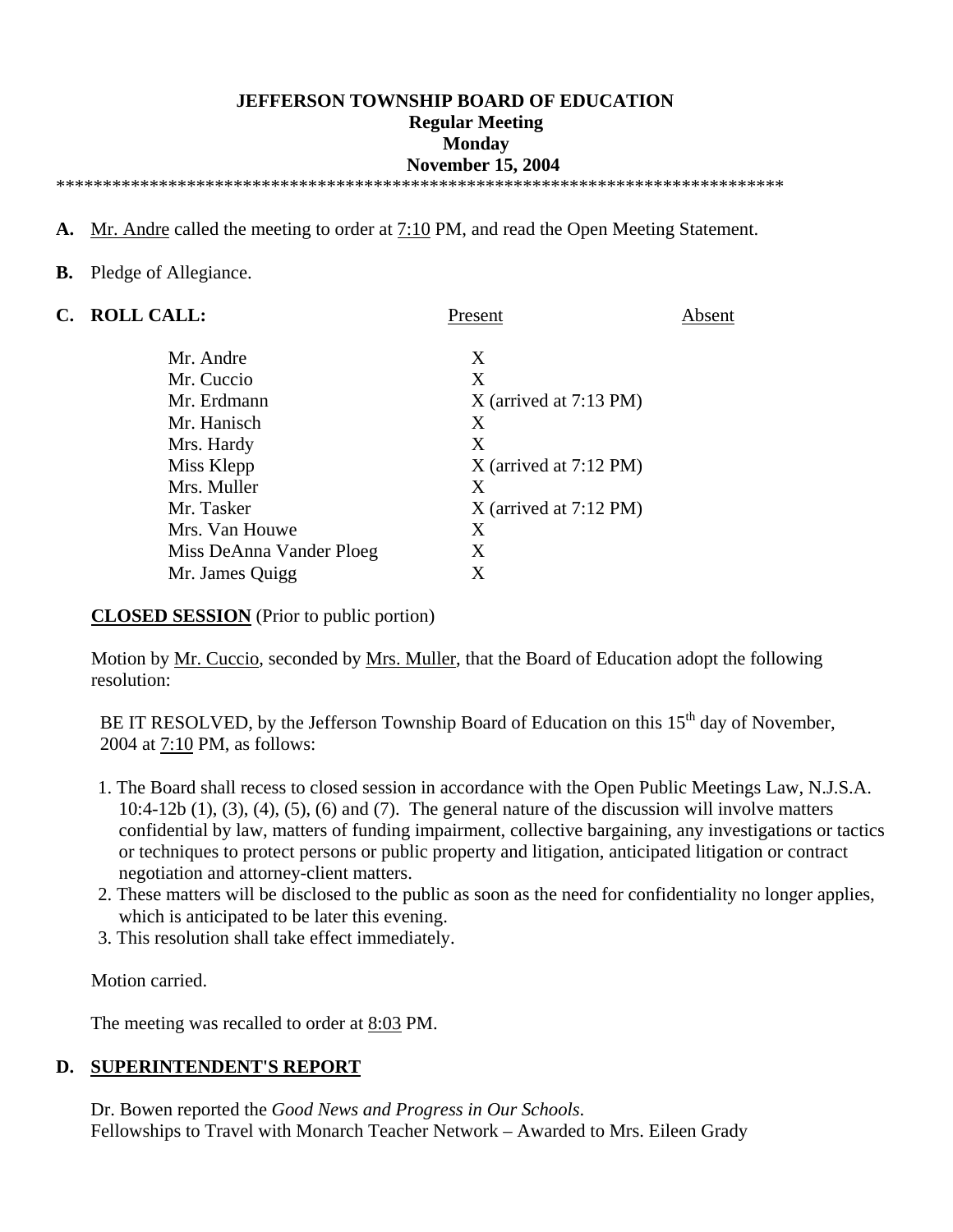#### **E. PRESENTATIONS**

- Monthly Construction Manager's Report (Presented by Epic Management, Inc.)
- Recognition of White Rock Elementary Landscaping Donation (donated by Mr. Tom Swerzenski)
- American Education Week Proclamation November 14-20, 2004 (Item I.1)
- Food Service Program Discussion of Financial Operations
- 2005-2006 School Year Calendar Presentation Dr. Antunes

Motion by Mr. Cuccio, seconded by Mrs. Muller, to approve rescheduling the Work Session and Regular Board Meetings from December 13 and 20, 2004 to December 6 and 13, 2004.

| Roll call vote: Mr. Andre - Yes | Miss Klepp           | - Yes |
|---------------------------------|----------------------|-------|
| Mr. Erdmann - Yes               | Mrs. Muller          | - Yes |
| Mr. Cuccio - Yes                | Mr. Tasker           | - Yes |
| Mr. Hanisch - Yes               | Mrs. Van Houwe - Yes |       |
| Mrs. Hardy - Yes                |                      |       |

All in favor. Motion carried.

#### **F. MINUTES OF MEETINGS**

**F.1** Motion by Mrs. VanHouwe, seconded by Mr. Tasker, that the minutes of the following meeting be approved as submitted:

October 11, 2004 – Work Session Meeting

| Roll call vote: Mr. Andre - Yes | Miss Klepp<br>- Yes  |
|---------------------------------|----------------------|
| Mr. Erdmann - Yes               | Mrs. Muller<br>- Yes |
| Mr. Cuccio - Yes                | Mr. Tasker<br>- Yes  |
| Mr. Hanisch - Yes               | Mrs. Van Houwe - Yes |
| Mrs. Hardy - Yes                |                      |

All in favor. Motion carried.

**F.2** Motion by Mrs. VanHouwe, seconded by Mr. Cuccio, that the minutes of the following meeting be approved as submitted:

October 18, 2004 – Regular Meeting

| Roll call vote: Mr. Andre - Yes | Miss Klepp           | - Yes     |
|---------------------------------|----------------------|-----------|
| Mr. Erdmann - Yes               | Mrs. Muller          | - Yes     |
| Mr. Cuccio - Yes                | Mr. Tasker           | - Abstain |
| Mr. Hanisch - Yes               | Mrs. Van Houwe - Yes |           |
| Mrs. Hardy - Yes                |                      |           |

Eight in favor. One abstention. Motion carried.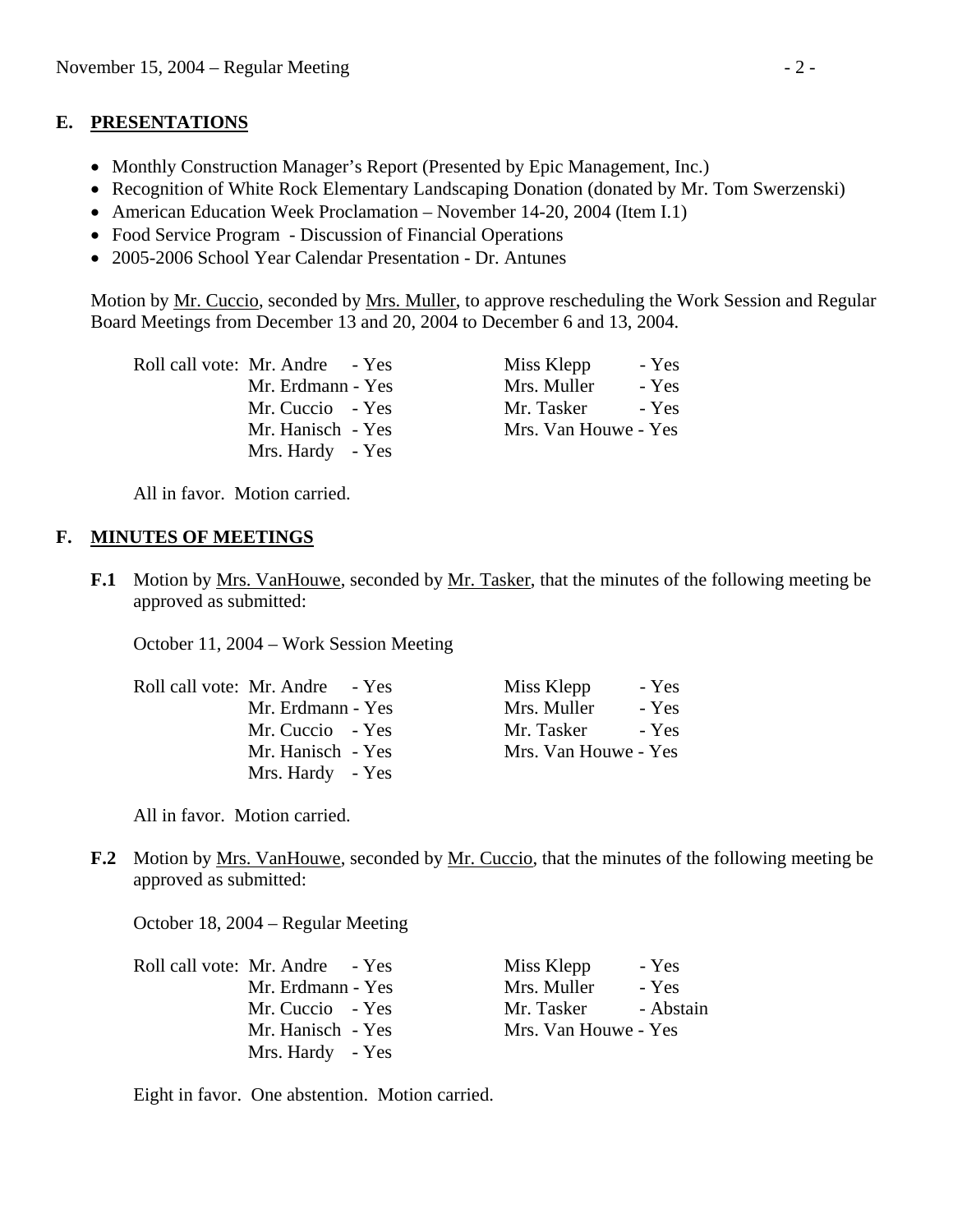#### **G. FINANCE COMMITTEE**

Motion by Mrs. Muller, seconded by Mr. Hanisch, to accept the recommendation of the Superintendent to approve and adopt motions G.1 and G.2, as described below:

- **G.1** Motion to approve the list of **requisitions** dated October 2004 in the amount of \$614,341.74.
- **G.2** Motion to approve the **bills list** dated October 2004 in the amount of \$2,549,038.64.

| Roll call vote: Mr. Andre - Yes | Miss Klepp           | - Yes     |
|---------------------------------|----------------------|-----------|
| Mr. Erdmann - Yes               | Mrs. Muller          | - Abstain |
| Mr. Cuccio - Yes                | Mr. Tasker           | $-$ Yes   |
| Mr. Hanisch - Yes               | Mrs. Van Houwe - Yes |           |
| Mrs. Hardy - Yes                |                      |           |

Eight in favor. One abstention. Motion carried.

Motion by Mrs. Muller, seconded by Mrs. Hardy, to accept the recommendation of the Superintendent to approve and adopt motions G.3 through G.6, as described below:

- **G.3** Motion to accept the **Treasurer and Secretary's Report** dated September 30, 2004 as being in balance.
- **G.4** Motion to approve the **transfers** dated September 2004 in the amount of \$50,055.00.
- **G.5** Motion that the Board of Education approve the **certification** by the Board Secretary, pursuant to NJAC  $6A:23-2.11(c)3$ , that as of September 30, 2004 no line item account has encumbrances and expenditures, which in total exceed the line item appropriation in violation of NJAC 6A:23-2.11(a).
- **G.6** Motion to certify, in accordance with NJAC 6A:23-2.11(c)4, that as of September 30, 2004, after review of the Board Secretary's and Treasurer's **Monthly Financial Reports** and upon consultation with the appropriate district officials, to the best of our knowledge no major account or fund has been overexpended in violation of NJAC 6A:23-2.11(b), and that sufficient funds are available to meet the district's financial obligations for the remainder of the fiscal year.

| Roll call vote: Mr. Andre - Yes |  |
|---------------------------------|--|
| Mr. Erdmann - Yes               |  |
| Mr. Cuccio - Yes                |  |
| Mr. Hanisch - Yes               |  |
| Mrs. Hardy - Yes                |  |

Miss Klepp - Yes Mrs. Muller - Yes Mr. Tasker - Yes Mrs. Van Houwe - Yes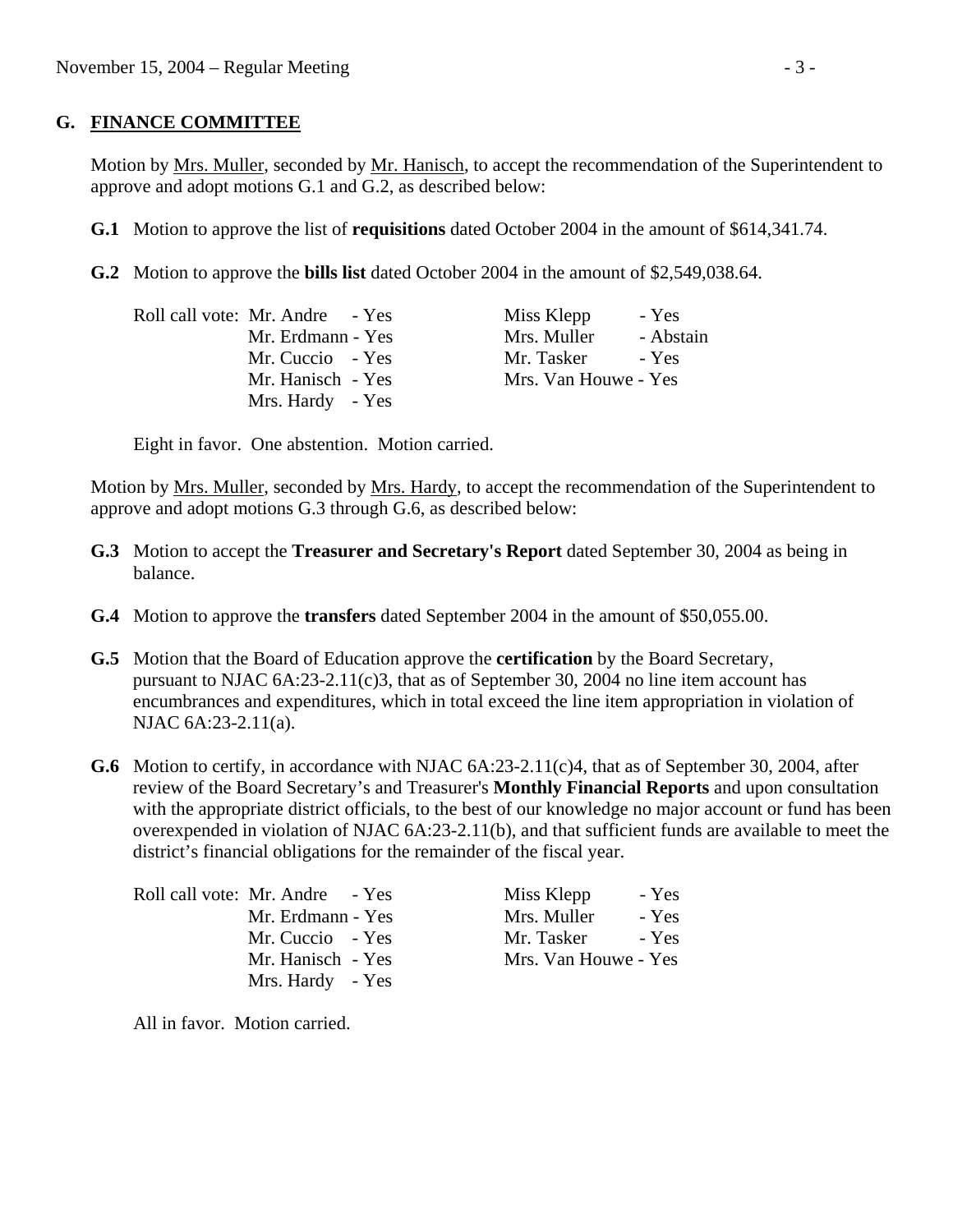#### **H**. **PERSONNEL COMMITTEE**

Motion by Mr. Tasker, seconded by Mrs. VanHouwe, to accept the recommendation of the Superintendent to approve and adopt motions H.1 and H.2, as described below:

 **H.1** Motion to appoint and submit to the County Superintendent applications for **emergent hiring** and the applicant's attestation that he/she has not been convicted of any disqualifying crime pursuant to the provisions of N.J.S.A. 18A:6-7.1 et. Seq., N.J.S.A. 18A:39-17 et. seq., or N.J.S.A. 18A:6-4.13 et. seq. for those employees listed below: (All appointments are contingent upon receipt of proper teaching certification and all salary placements are pending receipt of college transcripts verifying degree status and letter stating years of service in other districts, \* denotes mentoring required)

| Personnel                 |                         |                                           |                |               |                   |                                  |             |                              |
|---------------------------|-------------------------|-------------------------------------------|----------------|---------------|-------------------|----------------------------------|-------------|------------------------------|
|                           | Nature of               |                                           |                |               |                   | <b>Date</b>                      | <b>Date</b> |                              |
| Name                      | <b>Action</b>           | <b>Position</b>                           | <b>Step</b>    | <b>Salary</b> | Loc.              | Effective                        | Termin.     | <b>Discussion</b>            |
| A: Administrators         |                         |                                           |                |               |                   |                                  |             |                              |
| uis Rojas                 | Appoint                 | <b>Human Resources</b><br><b>Director</b> |                | \$85,000      | Central<br>Office | 1/1/05 or Upon<br>availability   | 6/30/05     | <b>New Position</b>          |
| <b>B: Instructional</b>   |                         |                                           |                |               |                   |                                  |             |                              |
| Helen Gogick              | Retirement              | Grade 6 LA                                |                |               | <b>JTMS</b>       | 1/01/05                          |             | Retiring after 25 years      |
| Carol Robbins             | Retirement              | Grade 7 Science                           |                |               | <b>JTMS</b>       | 1/01/05                          |             | Retiring after 30 years      |
| Michele Santos            | Appoint                 | Grade 3                                   | 1              | \$39,000      | <b>WR</b>         | 11/1/04                          | 6/30/05     | To Fill A Vacancy            |
| Jessica Paladini          | Appoint                 | ong-term Sub                              |                | \$195/diem    | <b>JTHS</b>       | 11/1504                          | 1/10/05     | English replacement          |
| Tanya Senney              | Appoint                 | ong-term Sub                              |                |               | Cozy              | 1/01/05                          | 6/30/05     | Leave replacement            |
| Sherry Kierman            | Appoint                 | ong-term Sub                              |                |               | Cozy              | 1/01/05                          | 6/30/05     | eave replacement             |
| Patricia Ziobro           | Appoint                 | ong-term Sub                              |                | \$195/diem    | Stanlick          | 11/18/04                         | 3/18/05     | eave replacement             |
| RK                        | Leave of Absence        | Supervisor                                |                |               | <b>JTHS</b>       | 11/19/04                         | 4/17/05     | Using 28 sick days           |
| NF                        | eave of Absence         | Grade 2                                   |                |               | Cozy              | 1/3/05                           | 6/30/05     | Requesting extension         |
|                           |                         |                                           |                |               |                   |                                  |             | of leave thru 6/30/05        |
| κs                        | eave of Absence         | English                                   |                |               | <b>JTHS</b>       | 11/15/04                         | 1/10/05     | Using 10 sick days           |
| LL                        | Leave of Absence        | Grade 1                                   |                |               | Cozy              | 1/21/05                          | 6/30/05     | Using 18 sick days           |
| Kristen M. FitzPatrick    | Resignation             | <b>Resource Center</b>                    |                |               | <b>Stanlick</b>   | 11/18/04                         | 11/18/04    |                              |
| C: Non-Instructional      |                         |                                           |                |               |                   |                                  |             |                              |
| Sandra Snyder             | Appoint                 | Confidential Sec.                         |                | \$52,500      | Supt. Ofc         | 12/16/04 or<br>Upon availability | 6/30/05     | To fill vacancy              |
| Lurleen Bowie             | Resignation             | Gen/Sp Ed Aide                            |                |               | <b>Stanlick</b>   | 11/1/04                          | 11/1/04     | Moving out of area           |
| Audrey Kazimir            | Adjustment of Hrs       | Spec Ed Aide                              |                |               | <b>WR</b>         | 9/20/04                          | 6/30/05     | From 10.3 to 19.3            |
| Charles Robinson          | <b>Extension of Hrs</b> | <b>Hall Monitor</b>                       |                | \$15.09/hr    | <b>JTHS</b>       | 10/29/04                         | 6/30/05     | To Monitor evening<br>events |
| D: Substitutes/Other      |                         |                                           |                |               |                   |                                  |             |                              |
| Kerry Quinn               | Reappointment           | Sub Nurse                                 |                | \$80/diem     |                   | 11/16/04                         | 6/30/05     |                              |
| Frederick Lewis           | Appoint                 | Sub Teacher                               |                | \$80/diem     |                   | 11/16/04                         | 6/30/05     |                              |
| James Putnam              | Appoint                 | Sub Teacher                               |                | \$80/diem     |                   | 11/16/04                         | 6/30/05     |                              |
| E. Extra Duty Pay         |                         |                                           |                |               |                   |                                  |             |                              |
| Cecelia Hansen            | Approve                 | Legal Hours                               |                | \$140.00      | <b>CST</b>        | 9/15/04                          | 9/16/04     | Summer hours                 |
| <b>Athletic Coaches:</b>  |                         |                                           |                |               |                   |                                  |             |                              |
| <b>Terry McCarney</b>     | Appoint                 | Head Cheerlead.                           | 18             | \$3,901.51    | <b>JTHS</b>       | 2004/05                          |             | Cheerleading                 |
| Joe DiGennaro             | Appoint                 | <b>Head Basketball</b>                    | 10             | \$6,862,22    | <b>JTHS</b>       | 2004/05                          |             | <b>Boys Basketball</b>       |
| Frank Dwornikoski         | Appoint                 | <b>Asst Basketball</b>                    | 25             | \$5531.36     | <b>JTHS</b>       | 2004/05                          |             | <b>Boys Basketball</b>       |
| <b>Brian Hough</b>        | Appoint                 | <b>Asst Basketball</b>                    | $\overline{7}$ | \$4,631.36    | <b>JTHS</b>       | 2004/05                          |             | <b>Boys Basketball</b>       |
| <b>Richard Slayton</b>    | Appoint                 | Volunteer                                 |                | N/A           | <b>JTHS</b>       | 2004/05                          |             | <b>Boys Basketball</b>       |
| James O'Connor            | Appoint                 | <b>Head Basketball</b>                    | 22             | \$7,462.22    | <b>JTHS</b>       | 2004/05                          |             | Girls Basketball             |
| <b>Greg Eck</b>           | Appoint                 | <b>Asst Basketball</b>                    | 21             | \$5.331.36    | <b>JTHS</b>       | 2004/05                          |             | <b>Girls Basketball</b>      |
| <b>Nancy Harris</b>       | Appoint                 | <b>Asst Basketball</b>                    | 8              | \$4681.36     | <b>JTHS</b>       | 2004/05                          |             | <b>Girls Basketball</b>      |
| Ken Rossi                 | Appoint                 | <b>Head Wrestling</b>                     | 5              | \$6,321.17    | <b>JTHS</b>       | 2004/05                          |             | Out of district coach        |
| <b>Matthew Moscatello</b> | Appoint                 | <b>Asst Wrestling</b>                     | $\mathbf{1}$   | \$2,990.06    | <b>JTHS</b>       | 2004/05                          |             | Wrestling                    |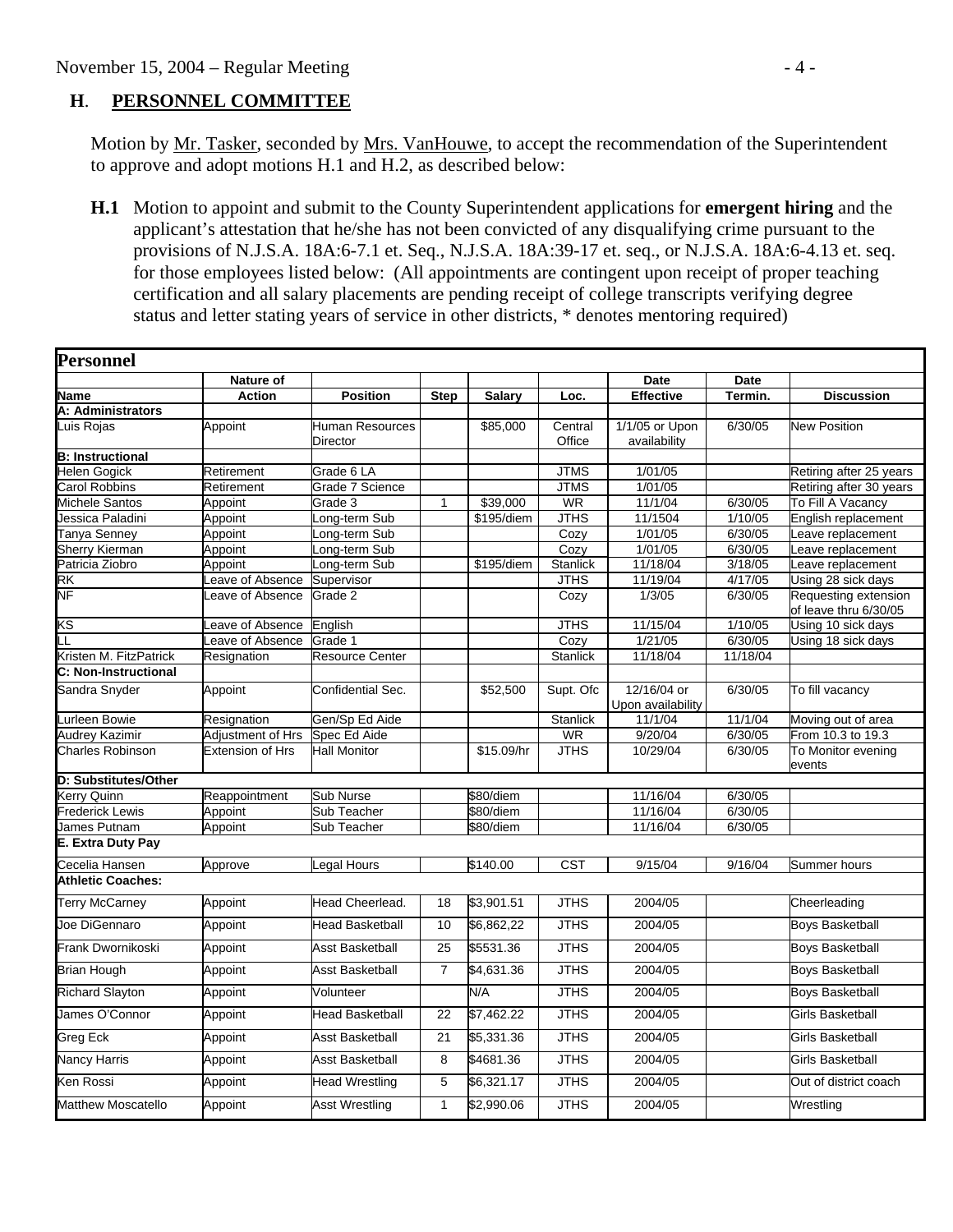# November 15, 2004 – Regular Meeting - 5 -

| Athletic Coaches:       |         |                         |                |            |             |         |                          |
|-------------------------|---------|-------------------------|----------------|------------|-------------|---------|--------------------------|
| Darren Bruseo           | Appoint | Volunteer               |                | N/A        | <b>JTHS</b> | 2004/05 | Wrestling                |
| <b>Frank Smith</b>      | Appoint | Head Ice Hockey         | 10             | \$6.571.17 | <b>JTHS</b> | 2004/05 | Ice Hockey               |
| Peter Migneault         | Appoint | Asst Ice Hockey         | $\overline{2}$ | \$3.496.28 | <b>JTHS</b> | 2004/05 | Ice Hockey               |
| John Notte              | Appoint | Head In. Track          | 28             | \$6.872.91 | <b>JTHS</b> | 2004/05 | Indoor Track             |
| Kathy Cutrona           | Appoint | Asst In. Track          | 5              | \$3.933.10 | <b>JTHS</b> | 2004/05 | <b>Indoor Track</b>      |
| Sue Tordoff             | Appoint | <b>Head Ski</b>         |                | \$3.983.10 | <b>JTHS</b> | 2004/05 | Skiing                   |
| <b>Brian Palumbo</b>    | Appoint | Head Swim.              | 6              | \$5.772.91 | <b>JTHS</b> | 2004/05 | Swimming                 |
| James Breiten           | Appoint | Asst Swim.              | 3              | \$3,883.10 | <b>JTHS</b> | 2004/05 | Out of district coach    |
| Diane Savacool          | Appoint | <b>Athletic Trainer</b> |                | \$1,500.00 | <b>JTHS</b> | 2004/05 | <b>Athletic Trainer</b>  |
| <b>Anthony Villante</b> | Appoint | <b>Weight Room</b>      |                | \$1,520.03 | <b>JTHS</b> | 2004/05 | <b>Winter Supervisor</b> |

#### **COURSE REIMBURSEMENTS:**

| <b>NAME</b>                  | <b>COURSE</b>                                  | <b>APPROVAL#</b> | <b>AMOUNT</b> |
|------------------------------|------------------------------------------------|------------------|---------------|
| <b>Karen Mason</b>           | The High Performing Teacher                    | 4                | \$1,500       |
|                              | Learning Styles/Multiple Intelligences         | 5                |               |
| <b>Christine Cinnamon</b>    | Motivating Today's Learner                     | 10               | \$1,500       |
|                              | Using the Internet to Enhance Learning         | 11               |               |
| Nicole Fastnacht             | Motivating Today's Learner                     | $\overline{12}$  | \$1,500       |
|                              | Using the Internet to Enhance Learning         | 13               |               |
| Michelle Sprague             | Motivating Today's Learner                     | $\overline{14}$  | \$1,500       |
|                              | Using the Internet to Enhance Learning         | 15               |               |
| John Notte                   | <b>Effective Classroom Management</b>          | 16               | \$906.00      |
| Amy Thomson                  | The High Performing Teacher                    | $\overline{27}$  | \$1,500       |
|                              | Learning Styles/Multiple Intelligences         | 28               |               |
| Jan Courtney                 | <b>Effective Classroom Management</b>          | 30               | \$906.00      |
| Bertha Todd                  | <b>Effective Classroom Management</b>          | $\overline{32}$  | \$906.00      |
| Lisa R. Heckenberger         | Using the Internet to Enhance Learning         | 33               | \$906.00      |
| <b>Colleen Moore Maxwell</b> | <b>Effective Classroom Management</b>          | $\overline{34}$  | \$906.00      |
| Patricia Vandigriff          | <b>Effective Classroom Management</b>          | 36               | \$906.00      |
| <b>Babette Stewart</b>       | Using Brain Compatible Methods in Classroom    | $\overline{40}$  | \$940.00      |
| Joan Pagano                  | Foundations of Reading & Literacy              | 47               | \$1,065.00    |
|                              | Teaching Reading in Elementary School          | 48               |               |
|                              | <b>Improving Reading Content</b>               | 62               |               |
| Gregg Eck                    | Teaching Students to Get Along                 | $\overline{50}$  | \$375         |
| Jodie Ciaraffo               | Learning Styles/Multiple Intelligences         | $\overline{49}$  | \$1,500.00    |
|                              | The High Performing Teacher                    | 51               |               |
| Shawn Kielty                 | Succeeding with Difficult Students             | $\overline{52}$  | \$710.00      |
|                              | Assertive Discipline & Beyond                  | 70               |               |
| <b>Margaret Pratt</b>        | Assertive Discipline & Beyond                  | $\overline{53}$  | \$1,065.00    |
|                              | Assessment to Improve Student Learning         | 54               |               |
|                              | Helping Students Become Self Directed Learners | 55               |               |
| Patricia Barile              | Assessment to Improve Student Learning         | 56               | \$1,125.00    |
|                              | Assertive Discipline & Beyond                  | 57               |               |
|                              | Helping Students Become Self Directed Learners | 58               |               |
| Marietta Cerciello           | Assertive Discipline & Beyond                  | $\overline{59}$  | \$1,065.00    |
|                              | Assessment to Improve Student Learning         | 60               |               |
|                              | Helping Students Become Self Directed Learners | 61               |               |
| Donna Tomsey                 | Math: Teaching for Understanding               | 69               | \$375.00      |
| Jennifer Costabile           | Problem Solving in Mathematics                 | 74               | \$1,110.36    |
| <b>Charlotte Bayley</b>      | The High Performing Teacher                    | 75               | \$\$750.00    |
|                              | Assertive Discipline & Beyond                  | 76               |               |
| <b>Christine Stewart</b>     | Teaching Reading to Young Adult Lit.           | $\overline{77}$  | \$118.50      |
| Laura Lowe                   | Technology in Education                        | 79               | \$1,110.36    |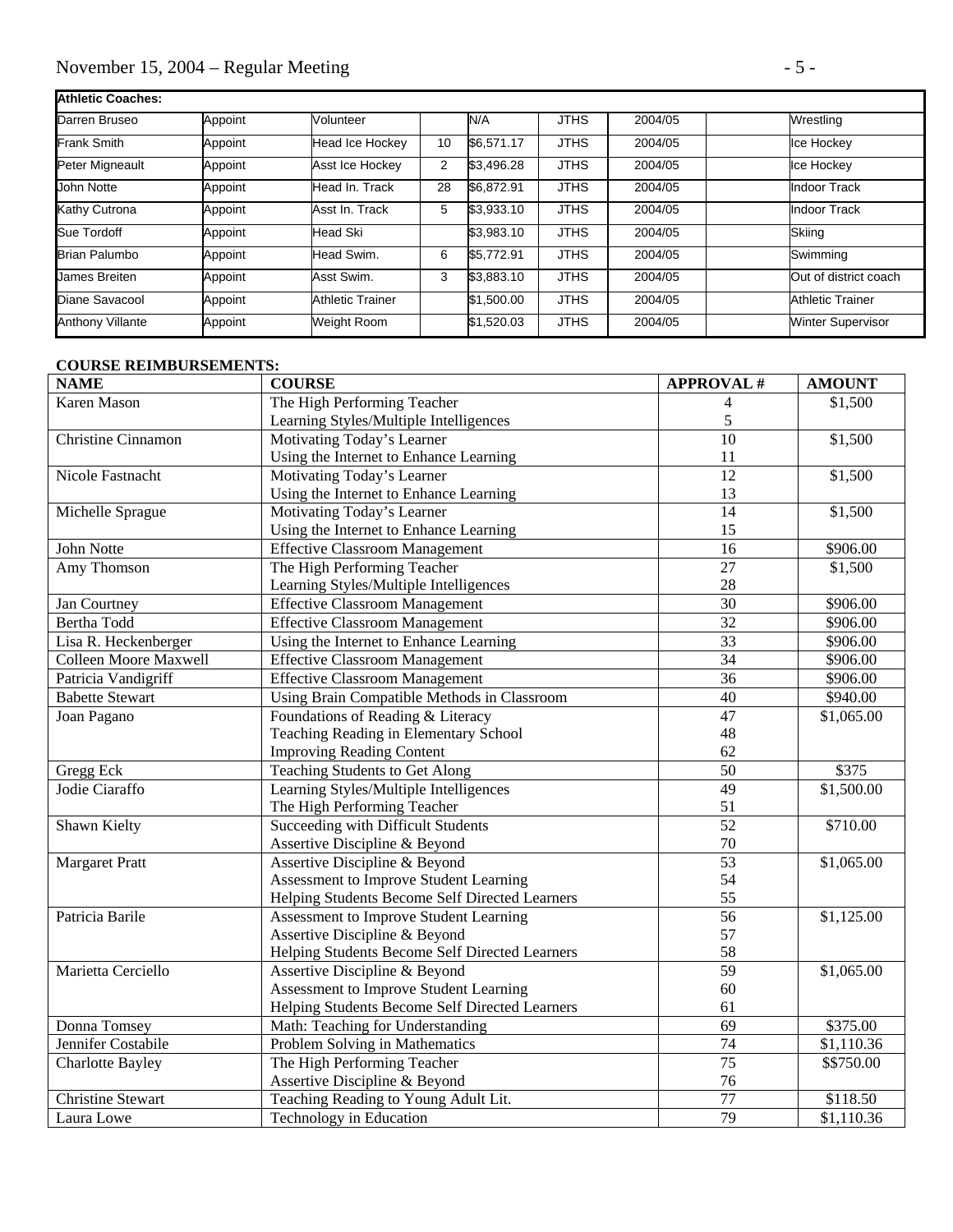| <b>NAME</b>              | <b>FROM</b>            | <b>AMOUNT</b> | <b>TO</b>              | SALARY      | <b>DIFFERENCE</b> |
|--------------------------|------------------------|---------------|------------------------|-------------|-------------------|
| Leigh Allocca            | $BA+15$ step 02        | \$20,030.00   | MA<br>step 02          | \$20,938.00 | \$908.00          |
| Ralph Argondizzo         | $MA+30$ step 07        | \$47,348.00   | MA+45 step 07          | \$48,348.00 | \$1000.00         |
| Patricia Austin          | <b>BA</b><br>step $05$ | \$41,504.00   | $BA+15$ step 05        | \$42,504.00 | \$1000.00         |
| Patricia Barile          | $MA+15$ step 13        | \$55,888.00   | $MA+30$ step 13        | \$60,204.00 | \$4316.00         |
| <b>Charlotte Bayley</b>  | $MA+30$ step 14        | \$64,552.00   | $MA+45$ step 14        | \$67,585.00 | \$3033.00         |
| Sue Betar                | $MA+30$ step 18        | \$85,571.00   | $MA+45$ step 18        | \$89,514.00 | \$3943.00         |
| Cheryl Cantoni           | step 07<br><b>BA</b>   | \$43,348.00   | BA+15 step $07$        | \$44,348.00 | \$1000.00         |
| Patricia Carroll         | MA+15 step 15          | \$63,852.00   | $MA+30$ step 15        | \$68,628.00 | \$4776.00         |
| Siobhan Carroll          | $MA+15$ step 07        | \$46,348.00   | $MA+30$ step 07        | \$47,348.00 | \$1000.00         |
| <b>Shannon Castimore</b> | $BA+15$ step 05        | \$42,504.00   | <b>MA</b><br>step $05$ | \$43,504.00 | \$1000.00         |
| Marietta Cerciello       | $MA+15$ step 18        | \$81,529.00   | $MA+30$ step 18        | \$87,549.00 | \$6020.00         |
| John Cinotti             | $MA+30$ step 18        | \$87,802.00   | $MA+45$ step 18        | \$91,745.00 | \$3943.00         |
| Karen Correia            | $BA+15$ step 15        | \$57,360.00   | <b>MA</b><br>step 15   | \$61,961.00 | \$4601.00         |
| Janice Courtney          | <b>BA</b><br>step 07   | \$43,348.00   | $BA+15$ step 07        | \$44,348.00 | \$1000.00         |
| <b>Beth Dailey</b>       | $MA+30$ step 14        | \$64,552.00   | $MA+45$ step 14        | \$67,585.00 | \$3033.00         |
| Kathleen D'Ambrosio      | BA+15 step $07$        | \$44,348.00   | <b>MA</b><br>step 07   | \$45,348.00 | \$1000.00         |
| Gregg Eck                | MA<br>step 18          | \$73,150.00   | $MA+15$ step 18        | \$75,250.00 | \$2100.00         |
| Pamela Graham            | MA<br>step 05          | \$43,504.00   | $MA+15$ step 05        | \$44,504.00 | \$1000.00         |
| Philip Guarraia          | $MA+30$ step 14        | \$64,552.00   | $MA+45$ step 14        | \$67,585.00 | \$3033.00         |
| Joseph Guziewicz         | <b>MA</b><br>step 15   | \$61,961.00   | $MA+15$ step 15        | \$63,852.00 | \$1891.00         |
| Nancy Harris             | $MA+30$ step 16        | \$73,301.00   | $MA+45$ step 16        | \$76,972.00 | \$3671.00         |
| Susan Hemberger          | $MA+30$ step 18        | \$82,270.00   | $MA+45$ step 18        | \$86,213.00 | \$3943.00         |
| Deborah Helfand          | $BA+15$ step 09        | \$46,246.00   | MA<br>step 09          | \$47,246.00 | \$1000.00         |
| Cathleen Hille           | $MA+30$ step 18        | \$87,560.00   | $MA+45$ step 18        | \$91,503.00 | \$3943.00         |
| <b>Brian Hough</b>       | <b>BA</b><br>step 07   | \$43,348.00   | $BA+15$ step 07        | \$44,348.00 | \$1000.00         |
| Catherine Hugo           | MA+30 step 18          | \$81,270.00   | $MA+45$ step 18        | \$85,213.00 | \$3943.00         |
| Janice Inguagiato        | $MA+30$ step 18        | \$88,160.00   | $MA+45$ step 18        | \$92,103.00 | \$3943.00         |
| Shawn Kielty             | $MA+15$ step 18        | \$75,250.00   | $MA+45$ step 18        | \$85,213.00 | \$9963.00         |
| Michele Koontz           | $MA+15$ step 13        | \$55,888.00   | $MA+30$ step 13        | \$60,204.00 | \$4316.00         |
| Ann Lewis                | $MA+30$ step 18        | \$85,371.00   | $MA+45$ step 18        | \$89,314.00 | \$3943.00         |
| <b>Rosemary McHugh</b>   | MA step 18             | \$75,150.00   | $MA+15$ step 18        | \$77,250.00 | \$2100.00         |
| MaryEllen McLeod         | $BA+15$ step 11        | \$48,143.00   | MA<br>step 11          | \$49,343.00 | \$1200.00         |
| Kathleen Mansbery        | $MA+30$ step 18        | \$88,060.00   | MA+45 step 18          | \$92,003.00 | \$3943.00         |
| Jennifer Markowick       | $MA+30$ step 18        | \$83,270.00   | $MA+45$ step 18        | \$87,213.00 | \$3943.00         |
| <b>Colleen Maxwell</b>   | BA<br>step $04$        | \$40,672.00   | $BA+15$ step 04        | \$41,672.00 | \$1000.00         |
| Louis Migliacci, Jr.     | $MA+30$ step 18        | \$81,270.00   | $MA+45$ step 19        | \$85,213.00 | \$3943.00         |
| Joan Pagano              | MA<br>step 14          | \$58,187.00   | $MA+30$ step 14        | \$64,552.00 | \$6365.00         |
| <b>Margaret Pratt</b>    | MA+30 step 18          | \$88,360.00   | $MA+45$ step 18        | \$92,303.00 | \$3943.00         |
| Kay Richards             | $MA+30$ step 18        | \$84,270.00   | $MA+45$ step 18        | \$88,213.00 | \$3943.00         |
| Joanne Ross              | $MA+30$ step 18        | \$88,010.00   | $MA+45$ step 18        | \$91,953.00 | \$3943.00         |
| Niemiah Scherlacher      | MA<br>step 12          | \$31,186.00   | $MA+15$ step 12        | \$31,880.00 | \$694.00          |
| Melissa Smid             | BA<br>step 03          | \$39,877.00   | $BA+15$ step 03        | \$40,877.00 | \$1000.00         |
| Jodie Sparling           | <b>BA</b><br>step $02$ | \$19,939.00   | BA+15 step $02$        | \$20,438.00 | \$499.00          |

 **H.2** Motion to approve Advanced Salary Placements as indicated below for 2004/05: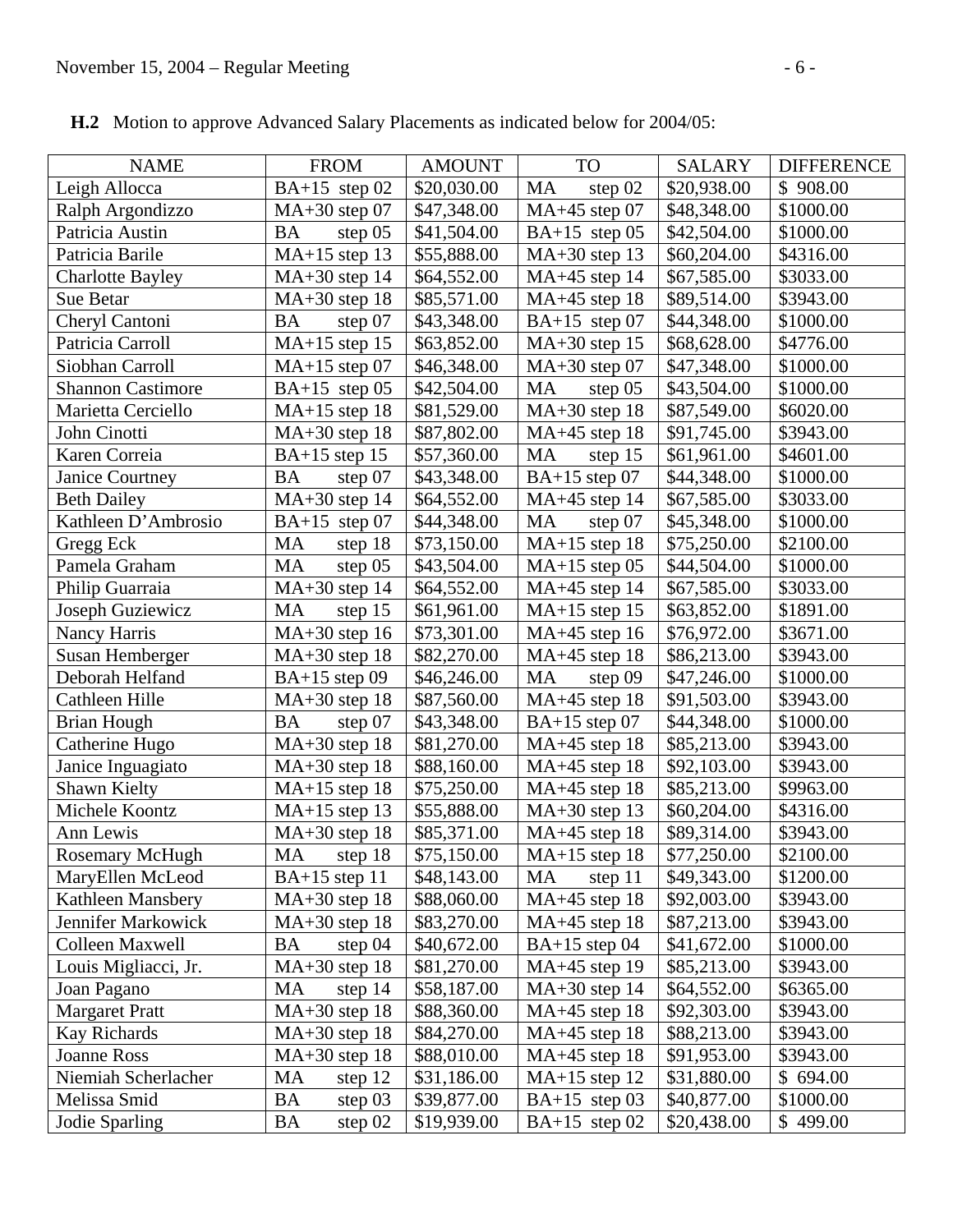November 15,  $2004 -$  Regular Meeting

| ., |  |
|----|--|
|----|--|

| <b>NAME</b>              | <b>FROM</b>            | <b>AMOUNT</b> | TO <sub>1</sub>        | <b>SALARY</b> | <b>DIFFERENCE</b> |
|--------------------------|------------------------|---------------|------------------------|---------------|-------------------|
| <b>Babette Stewart</b>   | $MA+15$ step 18        | \$76,250.00   | $MA+30$ step 18        | \$82,270.00   | \$6020.00         |
| <b>Christine Stewart</b> | $BA+15$ step 16        | \$60,580.00   | <b>MA</b><br>step $16$ | \$65,651.00   | \$5071.00         |
| Bertha Todd              | step $05$<br><b>BA</b> | \$41,504.00   | $BA+15$ step 05        | \$42,504.00   | \$1000.00         |
| Donna Tomsey             | step 18<br><b>MA</b>   | \$74,150.00   | $MA+30$ step 18        | \$82,270.00   | \$8120.00         |
| <b>WLeigh VanHouten</b>  | $MA+30$ step 18        | \$88,160.00   | $MA+45$ step 18        | \$92,103.00   | \$3943.00         |
| Kathleen Weir            | $MA+15$ step 17        | \$72,856.00   | $MA+30$ step 17        | \$78,179.00   | \$5323.00         |
| <b>Total Difference</b>  |                        |               |                        |               | \$155,255.00      |

Roll call vote: Mr. Andre - Yes Miss Klepp - Yes

Mrs. Hardy - Yes

Mr. Erdmann - Yes Mrs. Muller - Yes Mr. Cuccio - Yes Mr. Tasker - Yes Mr. Hanisch - Yes Mrs. Van Houwe - Yes

All in favor. Motion carried.

## **I**. **EDUCATION COMMITTEE**

 Motion by Mr. Hanisch, seconded by Mr. Tasker, to accept the recommendation of the Superintendent to approve and adopt motions I.1 through I.4, as described below:

- **I.1** Motion proclaiming **American Education Week**, November 14 20, 2004 by the Jefferson Township Board of Education.
- **I.2** Motion to terminate the out of district placement for M/7-4 at Chancellor Academy II, effective August 31, 2004 (moved out of district).
- **I.3** Motion to approve placement of students out of district as indicated below:

| <b>Student</b> | <b>School</b>                    | <b>Tuition</b> | <b>Dates</b>         |
|----------------|----------------------------------|----------------|----------------------|
| $M/14-6$       | Caldwell Therapy Center          | \$1,189.00     | 2004-05              |
|                | 29 sessions $@$ \$41 per session |                |                      |
| $M/13-6$       | Shawnee Academy                  | \$1,200.00     | $9/20/04 - 10/5/04$  |
|                | 12 days @ \$100 per diem         |                |                      |
| $F/11-11$      | Mt. Lakes BOE/Lake Drive School  | \$43,650.00    | 2004-05              |
| $M/7-6$        | Mt. Lakes BOE/Lake Drive School  | \$43,000.00    | 2004-05              |
| $F/12-4$       | Mt. Lakes BOE/Lake Drive School  | \$43,000.00    | 2004-05              |
| $M/7-7$        | Chancellor Academy II            | \$41,958.75    | $10/15/04 - 6/30/05$ |

 **I.4** Motion to approve overnight Grade 8 Class Trip to Philadelphia, PA for June 1-2-3, 2005.

Roll call vote: Mr. Andre - Yes Mr. Erdmann - Yes Mr. Cuccio - Yes Mr. Hanisch - Yes Mrs. Hardy - Yes

| Miss Klepp           | - Yes |
|----------------------|-------|
| Mrs. Muller          | - Yes |
| Mr. Tasker           | - Yes |
| Mrs. Van Houwe - Yes |       |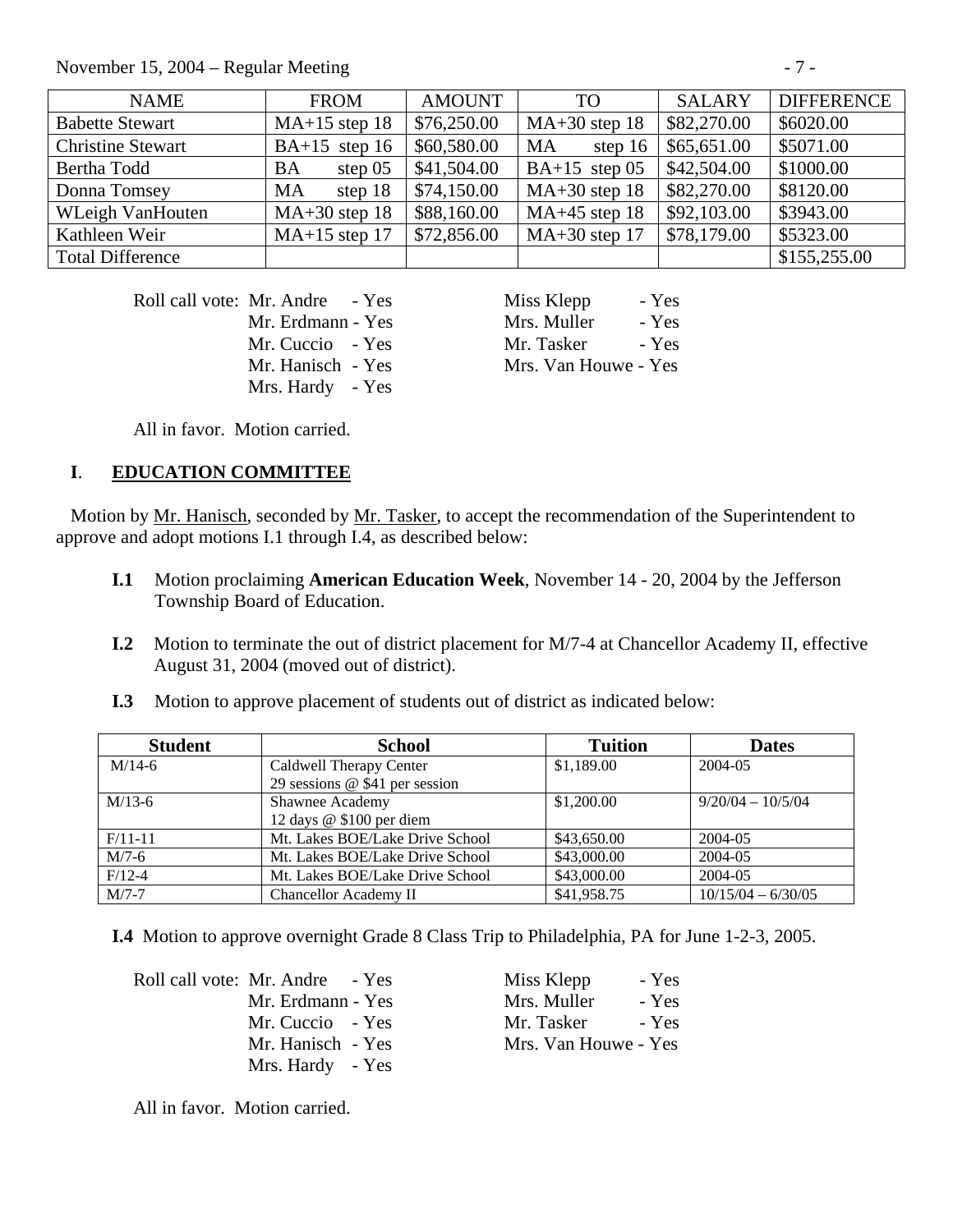## **I.5** Mr. Hanisch noted the **enrollment** as of 10/31/04:

|                            | June 04 | <b>Oct 04</b> |
|----------------------------|---------|---------------|
| R. F. Drummond             | 99      | 107           |
| Milton                     | 217     | 186           |
| Cozy Lake                  | 281     | 281           |
| Stanlick                   | 259     | 366           |
| E.T. Briggs                | 380     | 247           |
| White Rock                 | 490     | 479           |
| <b>Total Elementary</b>    | 1,726   | 1,666         |
| <b>JTMS</b>                | 889     | 922           |
| <b>JTHS</b>                | 991     | 1014          |
| <b>GRAND TOTAL</b>         | 3,606   | 3,602         |
| Tuition students received  |         |               |
| Tuition district placement | 56      | 45            |
| $\theta$                   |         |               |

#### **J. POLICY COMMITTEE**

Motion by Mrs. Hardy, seconded by Mr. Tasker, to accept the recommendation of the Superintendent to approve and adopt motion J.1, as described below:

## **J.1** Motion to approve the **first reading** of the following:

| Number | Title                                               |            |       |
|--------|-----------------------------------------------------|------------|-------|
| 2466   | PUBLIC LABELING OF EDUCATIONALLY HANDICAPPED PUPILS |            |       |
| 2467   | SURROGATE PARENTS AND FOSTER PARENTS                |            |       |
| 2622   | PUPIL ASSESSMENT                                    |            |       |
| 3281   | <b>INAPPROPRIATE STAFF CONDUCT</b>                  |            |       |
| 3431.1 | <b>FAMILY LEAVE</b>                                 |            |       |
| 4281   | INAPPROPRIATE STAFF CONDUCT                         |            |       |
| 4431.1 | <b>FAMILY LEAVE</b>                                 |            |       |
| 5300   | USE OF DEFIBRILLATOR(S)                             |            |       |
| 5310   | <b>HEALTH SERVICES</b>                              |            |       |
| 8431   | PREPAREDNESS FOR TOXIC HAZARD                       |            |       |
| 8451   | CONTROL OF COMMUNICABLE DISEASE                     |            |       |
| 8453   | <b>HIV/AIDS</b>                                     |            |       |
| 8462   | CHILD ABUSE AND/OR NEGLECT                          |            |       |
| 8465   | HATE CRIMES AND BIAS-RELATED ACTS                   |            |       |
| 9110   | <b>QUALITY ASSURANCE ANNUAL REPORT</b>              |            |       |
| 9560   | ADMINISTRATION OF SCHOOL SURVEYS                    |            |       |
|        | Roll call vote: Mr. Andre - Yes                     | Miss Klepp | - Yes |

| <b>NIISS NIEPP</b><br>$-1$ es |
|-------------------------------|
| Mrs. Muller<br>- Yes          |
| Mr. Tasker<br>- Yes           |
| Mrs. Van Houwe - Yes          |
|                               |
|                               |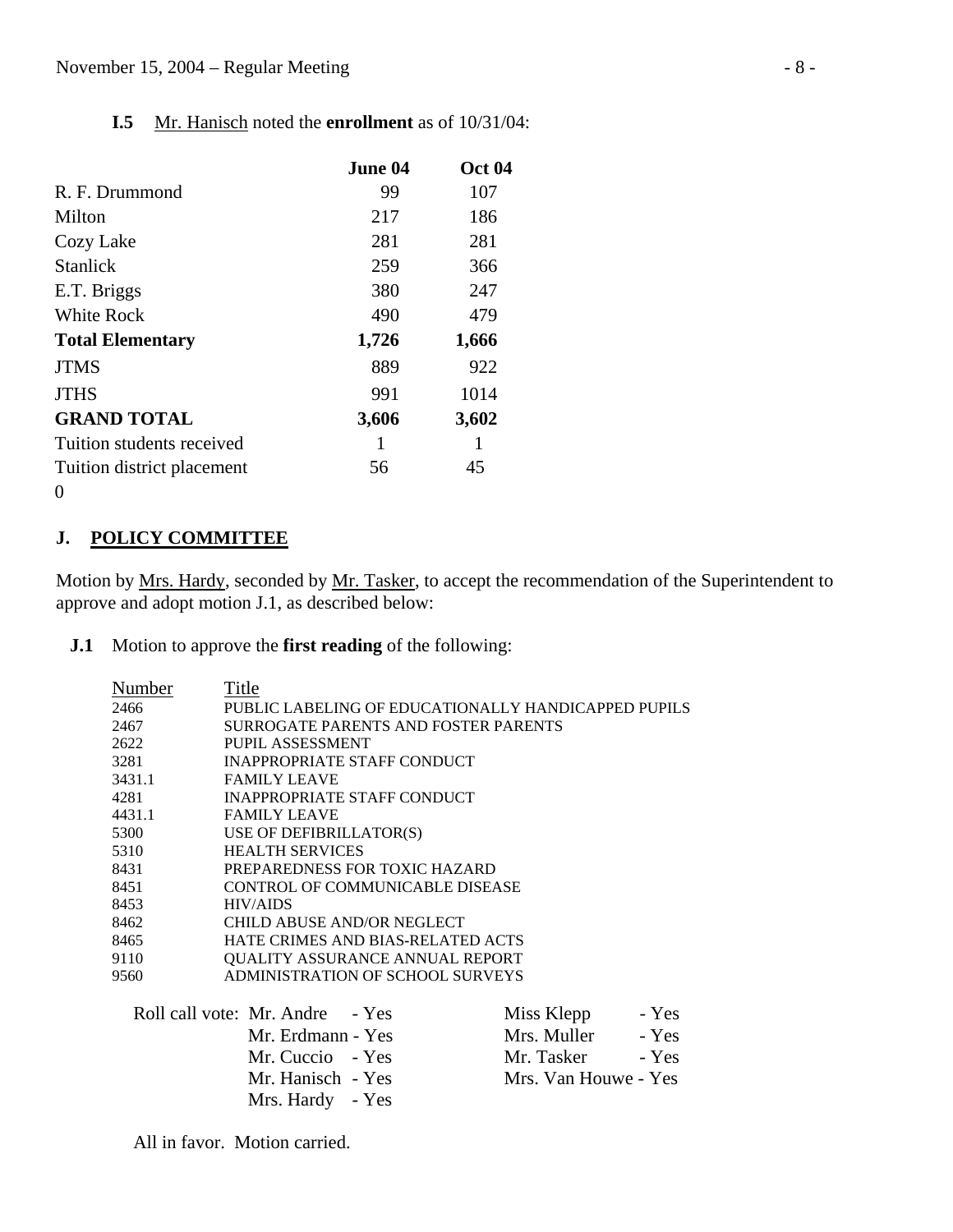#### **K. BUILDING NEEDS COMMITTEE**

Motion by Mr. Tasker, seconded by Mr. Cuccio, to accept the recommendation of the Superintendent to approve and adopt motions K.1 and K.2, as described below:

**K.1** Motion to approve the following **change orders** for the Stanlick/WR construction project:

| Contract# | Change Order # | Contractor          | Amount |                                                                                |
|-----------|----------------|---------------------|--------|--------------------------------------------------------------------------------|
| 5A        | 13             | Vespa Electric      |        | $$3,221.69$ Labor & installation<br>of exhaust fans in room<br>$A10$ and $A21$ |
| 5A        | 14             | Vespa Electric      |        | \$ 8,211.00 Replace exterior light<br>fixtures at 9 locations                  |
| 5B        | 13             | P.J. Smith Electric |        | \$4,094.00 Replace exterior light<br>fixtures at 6 locations                   |
| 5B        | 14             | P.J. Smith Electric |        | \$5,772.00 Rewire/relocate roof<br>top condensing units                        |

**K.2** Motion to approve the following **change orders** for the HS/MS construction project:

| Contract # | Change Order # | Contractor                    | Amount |                                                                                                                        |
|------------|----------------|-------------------------------|--------|------------------------------------------------------------------------------------------------------------------------|
| E1         | 17             | <b>Brittashan Enterprises</b> |        | $$6,150.00$ Provide & install an<br>additional 100 amp<br>electric panel located in<br>the interior concession<br>room |
| E1         | 18             | <b>Brittashan Enterprises</b> |        | $$1,549.56$ Provide & install<br>additional heat and<br>smoke detectors                                                |
| E1         | 19             | <b>Brittashan Enterprises</b> |        | $$2,100.71$ Provide & install<br>wiremold, wiring and<br>outlets in General<br>Office $-$ C121                         |
| E1         | 20             | <b>Brittashan Enterprises</b> |        | $$4,370.26$ Provide & install<br>wiremold, wiring and<br>outlets in Computer<br>$Room-H111$                            |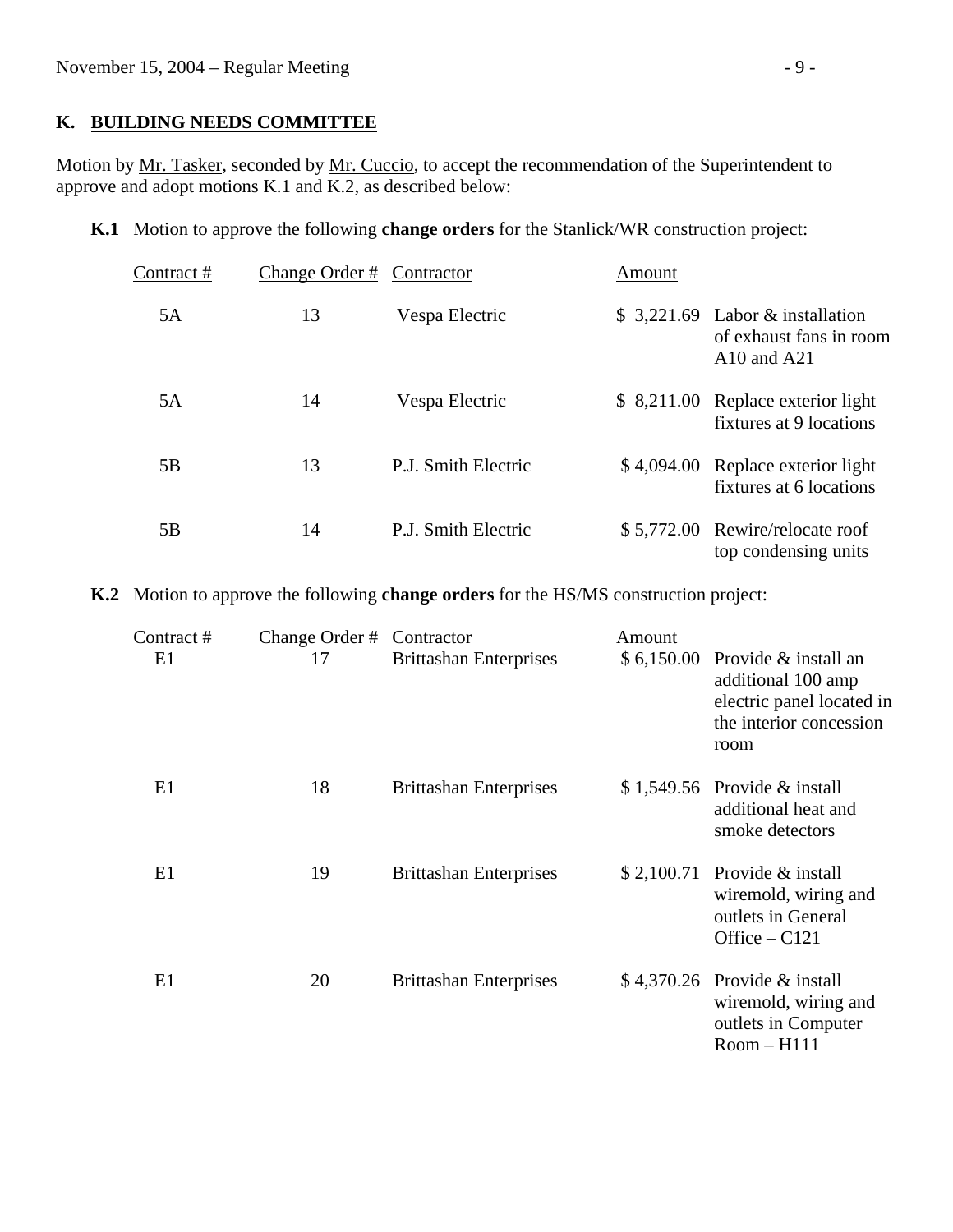**K.2** continued:

| Contract #<br>E1 | Change Order # Contractor<br>21                                                                                   | <b>Brittashan Enterprises</b>                                   | Amount                      | $$1,820.98$ Install wiring for the<br>temporary water heaters<br>at both MS and HS |
|------------------|-------------------------------------------------------------------------------------------------------------------|-----------------------------------------------------------------|-----------------------------|------------------------------------------------------------------------------------|
|                  | Roll call vote: Mr. Andre - Yes<br>Mr. Erdmann - Yes<br>Mr. Cuccio - Yes<br>Mr. Hanisch - Yes<br>Mrs. Hardy - Yes | Miss Klepp<br>Mrs. Muller<br>Mr. Tasker<br>Mrs. Van Houwe - Yes | - Yes<br>- Abstain<br>- Yes |                                                                                    |

Eight in favor. One abstention. Motion carried.

Motion by Mr. Tasker, seconded by Mr. Cuccio, to accept the recommendation of the Superintendent to approve and adopt motions K.3 and K.4, as described below:

 **K.3** Motion to approve the following resolution for Submission of **Comprehensive Maintenance Plan**:

 **Whereas**, the Department of Education required New Jersey School Districts to submit three year maintenance plans documenting "required" maintenance activities for each of its public school facilities, and

 **Whereas**, the required maintenance activities as listed in the documents for the various school facilities of the Jefferson Township School District are consistent with these requirements, and

 **Whereas**, all past and planned activities are reasonable to keep school facilities open and safe for use or in their original condition and to keep their system warranties valid,

 **Now Therefore Be It Resolved**, that the Jefferson Township School District hereby authorizes the School Business Administrator to submit the Comprehensive Maintenance Plan for the Jefferson School District in compliance with Department of Education requirements.

 **K.4** Motion to approve the purchase of playground equipment from Marturano Recreation Company, State Contract #T0103-59052, for the White Rock and Stanlick Elementary Schools, to be funded from the referendum proceeds. Cost breakdown as follows:

| Kid's Schoolhouse Playground Equipment @\$33,014 each   \$66,028.00 |             |
|---------------------------------------------------------------------|-------------|
| <b>Wood Fiber Surfacing</b>                                         | 3,557.10    |
| Shipping, Curbing and Installation                                  | 16,450.00   |
| <b>Total Cost</b>                                                   | \$86,035.10 |

| Roll call vote: Mr. Andre - Yes | Miss Klepp<br>- Yes  |
|---------------------------------|----------------------|
| Mr. Erdmann - Yes               | Mrs. Muller<br>- Yes |
| Mr. Cuccio - Yes                | Mr. Tasker<br>- Yes  |
| Mr. Hanisch - Yes               | Mrs. Van Houwe - Yes |
| Mrs. Hardy - Yes                |                      |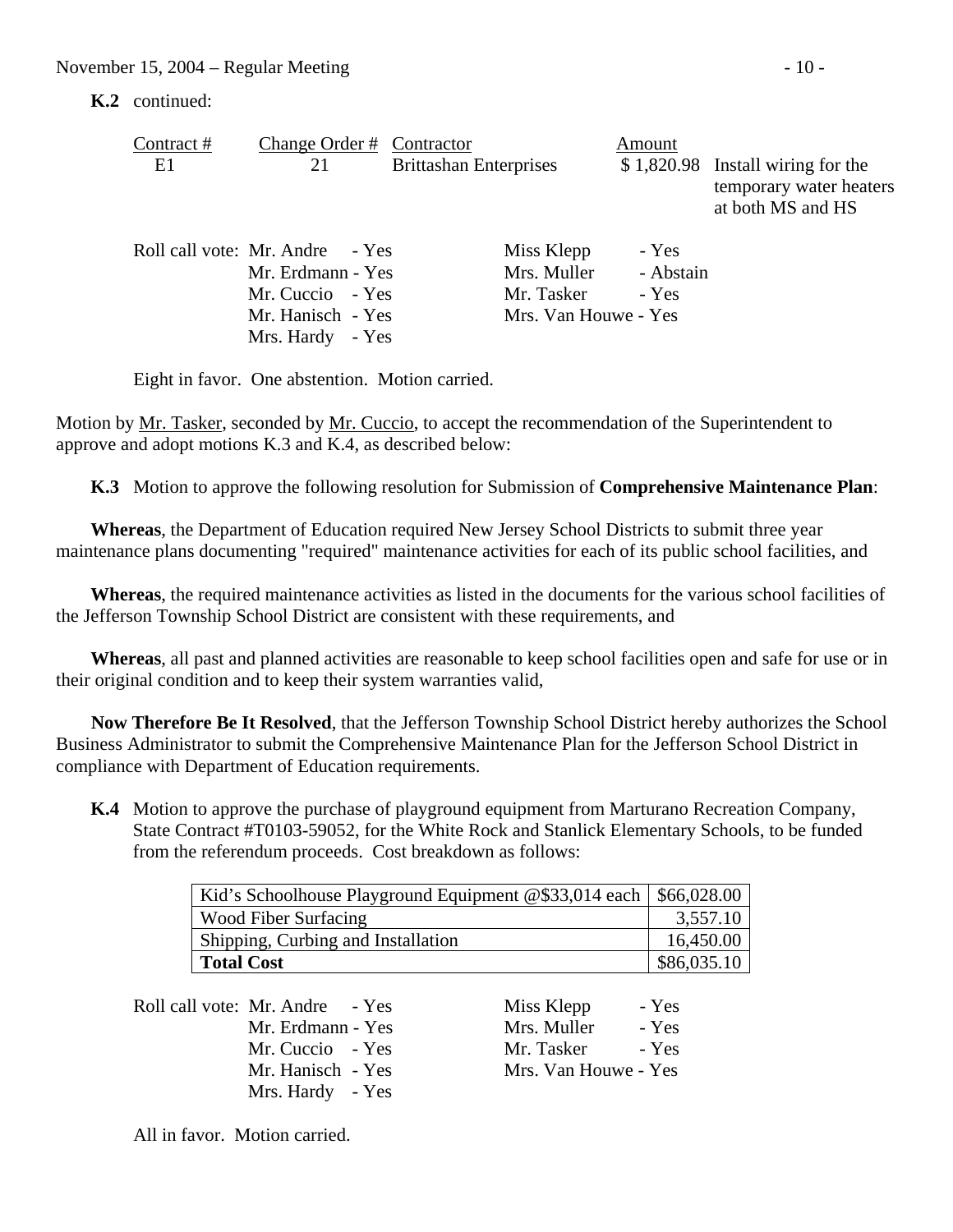## **L. AUXILIARY COMMITTEE**

Motion by Mrs. Muller, seconded by Mr. Hanisch, to accept the recommendation of the Superintendent to approve and adopt motions L.1 through L.5, as described below:

- **L.1** Motion to approve the request by Our Lady Star of the Sea Church Carnival Committee to use the E.T. Briggs School parking lot for a church sponsored carnival, during the evening hours 5:00 PM to 10:30 PM on June 29 & 30 and July 1 & 2, 2005.
- **L.2** Motion to approve the following resolution to designate the new high school gymnasium as the "**Freedom Gymnasium**":

**WHEREAS,** the citizens of Jefferson Township fully value and appreciate the patriotism and dedication of those who serve in the armed forces to protect our homeland, and

 **WHEREAS,** the state of world affairs underscores and emphasizes the valuable contributions of our military, and

 **WHEREAS,** Lieutenant John Thomas, "J.T." Wroblewski willingly gave his life in the line of duty in Operation Iraqi Freedom so that we could continue to enjoy the American way of life, and

 **WHEREAS**, Lieutenant Wroblewski, a native of the State of New Jersey, graduated from Jefferson Township High School, Rutgers University and Officer Candidate School, and

**WHEREAS**, Lieutenant Wroblewski, the ultimate Marine, Semper Fi, served proudly as a member of the Second Battalion, Fourth Marine Regiment, First Marine Division, First Marine Expeditionary Force; and

**WHEREAS**, Lieutenant Wroblewski was a hero and courageous soldier, a loving husband, son, brother, role model; and

**WHEREAS,** Lieutenant Wroblewski's favorite quote came from President Reagan, who said, "Some people live an entire lifetime and wonder if they have made a difference in the world. Marines don't have that problem." Lieutenant Wroblewski, too, made a difference.

 **NOW, THEREFORE BE IT RESOLVED,** that football and baseball jerseys No. 31 are hereby retired and

 **BE IT FURTHER RESOLVED** that on this date, November 15, 2004, Lieutenant Wroblewski is hereby forever memorialized as a member of the Jefferson Township Public School family, and the high school gymnasium shall be named the "**Freedom Gymnasium**" in memory of J.T. and all heroic members of the Jefferson Township Public School community, who, in their service contribute to the freedoms we all enjoy.

- **L.3** Motion to approve rebidding for TV Equipment, as no bids were received.
- **L.4** All bids received for the Weight Room Equipment are hereby rejected as being over budget.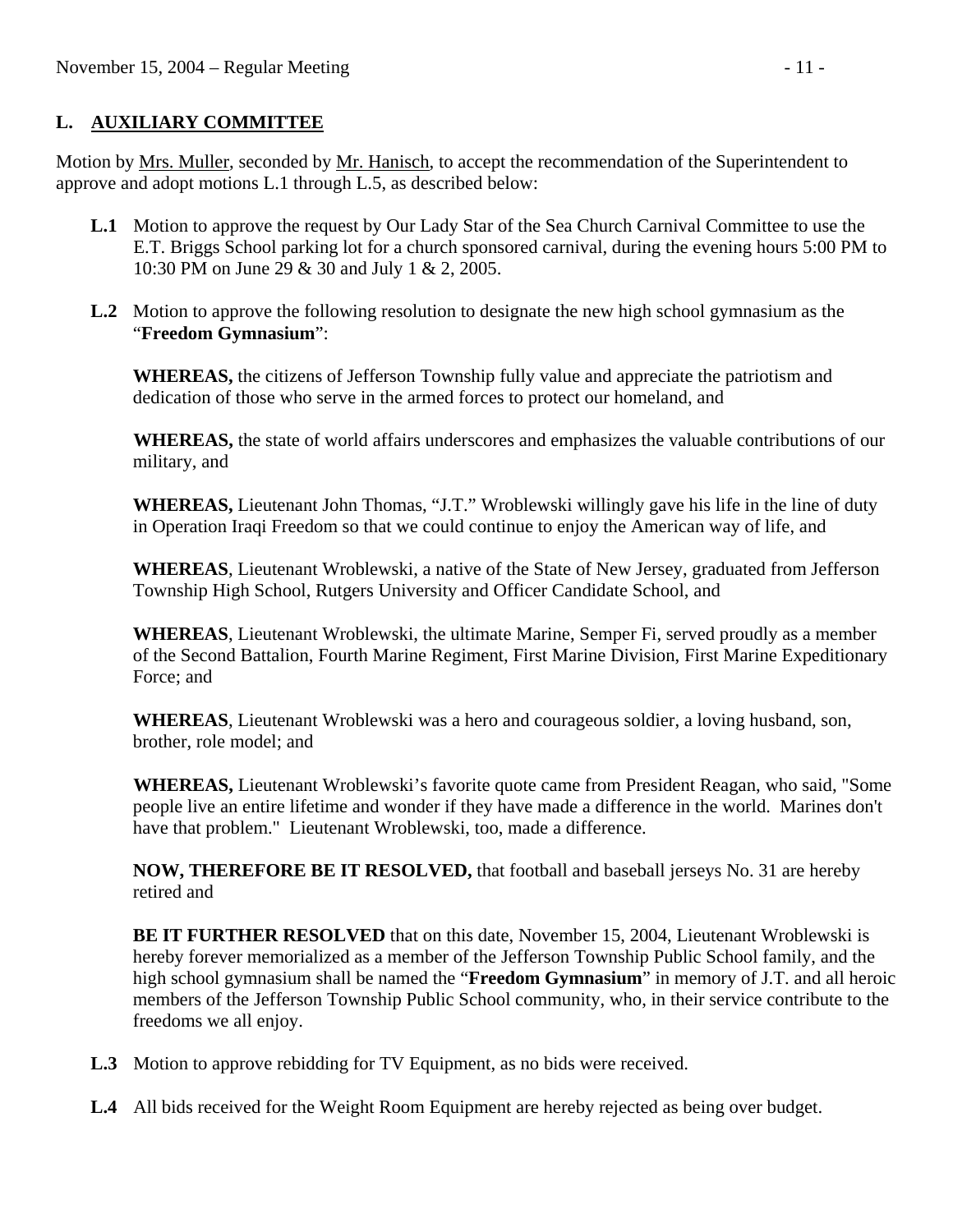**L.5** Motion to accept and award the Video Lab Equipment bid to Video Corporation of America, pending Technology review, in the amount of \$121,667.00.

| Roll call vote: Mr. Andre - Yes | Miss Klepp           | - Yes |
|---------------------------------|----------------------|-------|
| Mr. Erdmann - Yes               | Mrs. Muller          | - Yes |
| Mr. Cuccio - Yes                | Mr. Tasker           | - Yes |
| Mr. Hanisch - Yes               | Mrs. Van Houwe - Yes |       |
| Mrs. Hardy - No                 |                      |       |

Eight in favor. One opposed. Motion carried.

#### **M. COMMITTEE REPORTS** – None.

- **N. COMMUNICATIONS** Correspondence was received regarding the following:
	- School calendar
- **O. OLD BUSINESS** None.
- **P. NEW BUSINESS** None.

#### **Q. COMMENTS FROM THE AUDIENCE**

Comments were made regarding the following:

- Website
- Budget
- School Calendar
- Student Parking

# **R. BOARD MEMBER COMMENTS** - None

# **CLOSED SESSION**

 Motion by Mr. Andre, seconded by Mr. Cuccio, that the Board of Education adopt the following resolution:

BE IT RESOLVED, by the Jefferson Township Board of Education on this  $8<sup>th</sup>$  day of November, 2004 at 8:45 PM, as follows:

- 1. The Board shall recess to closed session in accordance with the Open Public Meetings Law, N.J.S.A. 10:4-12b (3). The general nature of the discussion will involve matters of personal privacy.
- 2. These matters will be disclosed to the public as soon as the need for confidentiality no longer applies, which is anticipated to be later this evening.
- 3. This resolution shall take effect immediately.

Motion carried.